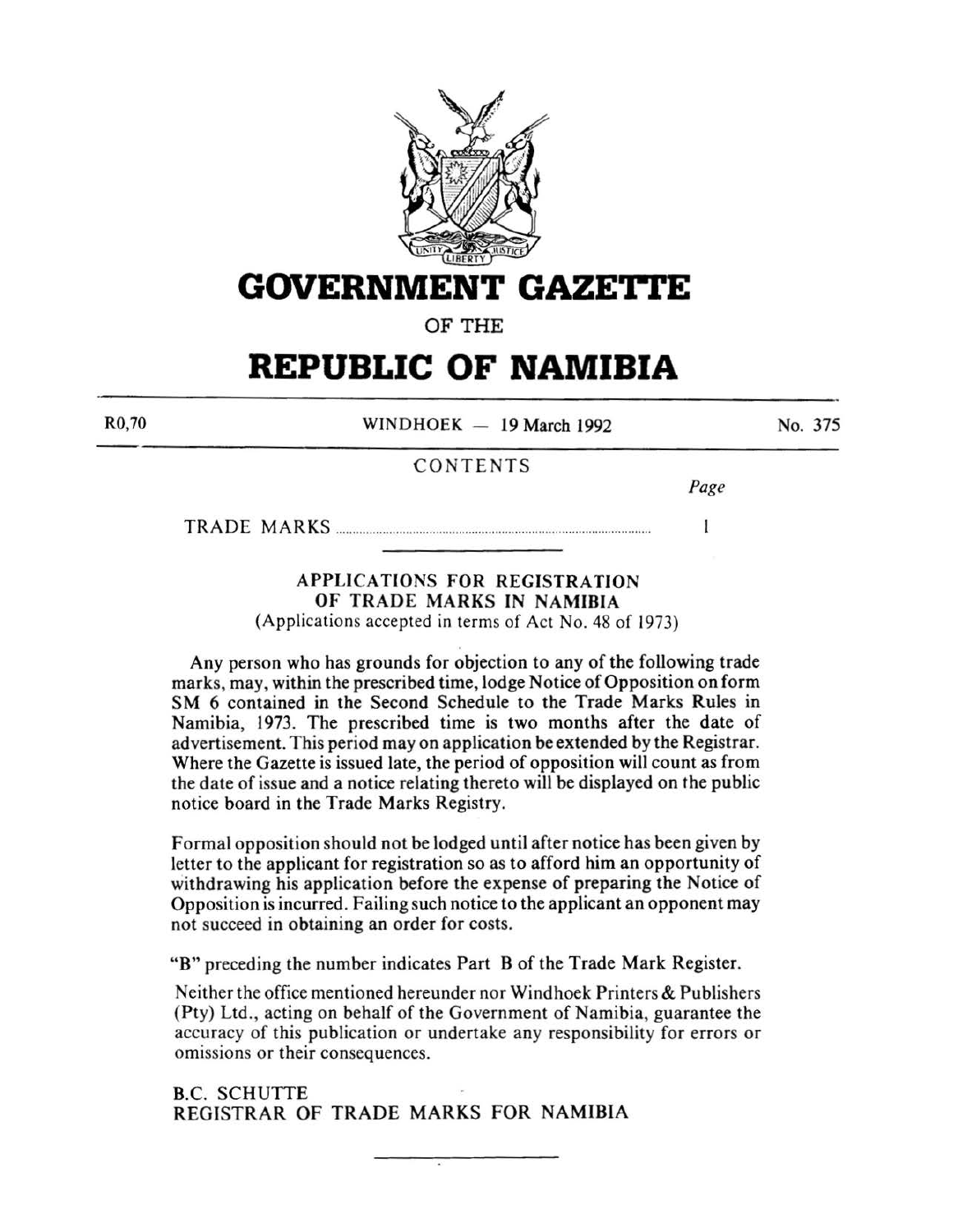89/1796 in Class 9: Detecting apparatus, equipment, instruments and installations including fire detecting apparatus, equipment, instruments and apparatus; firefighting apparatus and equipment; in the name of ANGLO AMERICAN CORPORATION OF SOUTH AFRICA LIMITED, a South African company, 44 Main Street, Johannesburg.

Address for Service: SPOOR & FISHER, Standard Bank Chambers, Independence Avenue, Windhoek.

FILED: 8 NOVEMBER 1989

### MINIBECON

Registration of this trade mark shall give no rights to the exclusive use of the word MINI separately and apart from the mark.

Associated with 89/1797 and 79/1211

90/0120 in Class 30: Coffee, tea, cocoa, sugar including sugar syrups; invert syrup and invert sugars; rice, tapioca, sago, artificial coffee; flour and preparations made from cereals, bread, pastry and confectionery, ices; honey, treacle; yeast, baking-powder; salt, mustard; vinegar, sauces (except salad dressings); spices; ice; in the name of THE TONGAAT-HULETT GROUP LIMITED, a South African company, of 213 West Street, Durban, Natal.

Address for Service: SPOOR & FISHER, Standard Bank Chambers, Independence Avenue, Windhoek.

FILED: 6 FEBRUARY 1990

SPINTEX

89/1983 in Class 33: Alcoholic beverages (excluding beer); in the name of SOUTHERN LIQUEUR BRANDY COMPANY LIMITED, a South African company, Aan-De-Wagenweg, Stellenbosch, South Africa. Address for Service: SPOOR & FISHER, Standard Bank Chambers, Independence Avenue, Windhoek.

FILED: 21 DECEMBER 1989

The mark consists of a container for goods.

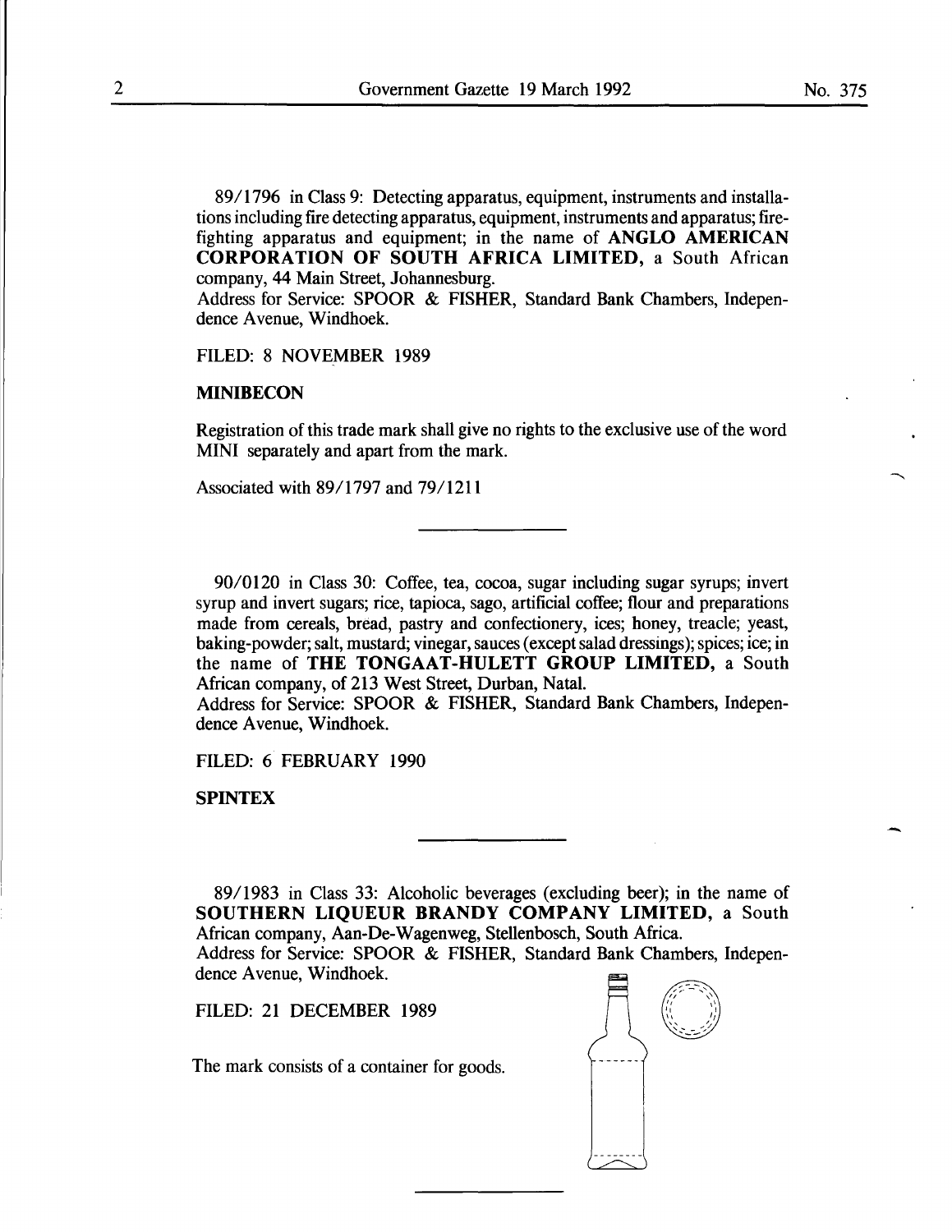$\overline{\phantom{a}}$ 

-

8911989 in Class 33: Alcoholic beverages (excluding beer); in the name of **DIE BERGKELDER BEPERK,** a South African company, Aan-De-Wagenweg, Stellenbosch, South Africa.

Address for Service: SPOOR & FISHER, Standard Bank Chambers, Independence Avenue, Windhoek.

FILED: 21 DECEMBER 1989

The mark consists of a container for goods.

89/1988 in Class 33: Alcoholic beverages (excluding beer); in the name of **KLIPDRIFT BRANDEWYNMAATSKAPPY (EDMS) BPK,** a South African company, Aan-De-Wagenweg, Stellenbosch.

Address for Service: SPOOR & FISHER, Standard Bank Chambers, Independence Avenue, Windhoek.

FILED: 21 DECEMBER 1989

The mark consists of a container for goods.



Address for Service: SPOOR & FISHER, Standard Bank Chambers, Independence A venue, Windhoek.

FILED: 21 DECEMBER 1989

The mark consists of a container for goods.

89/1986 in Class 33: Alcoholic beverages (excluding beer); in the name of **DISTILLERS CORPORATION LIMITED,** a South African company, Aan-De-Wagenweg, Stellenbosch, South Africa.

Address for Service: SPOOR & FISHER, Standard Bank Chambers, Independence Avenue, Windhoek.

FILED: 21 DECEMBER 1989

The mark consists of a container for goods.

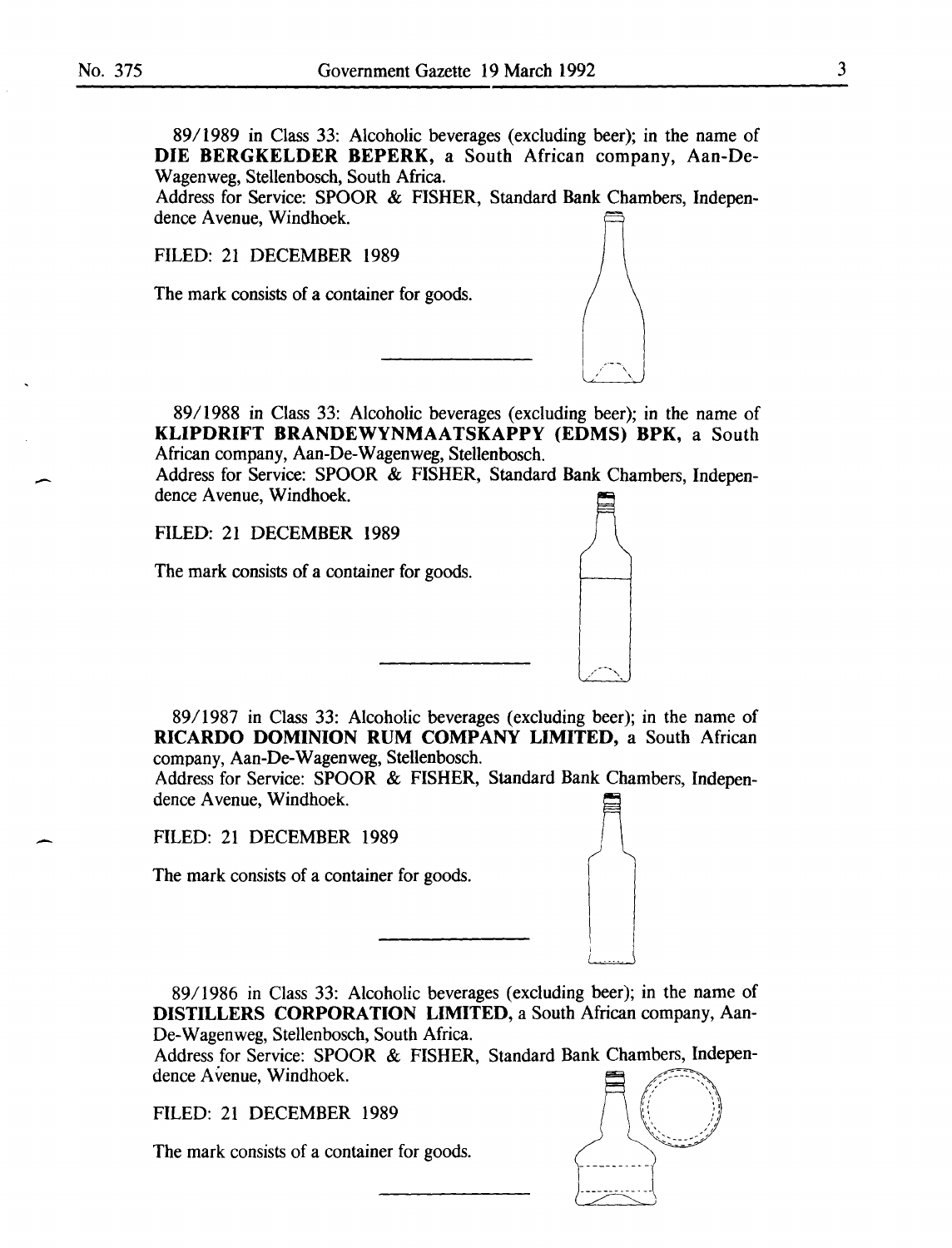89/1985 in Class 33: Alcoholic beverages (excluding beer); in the name of DISTILLERS CORPORATION LIMITED, a South African company, Aan-De-Wagenweg, Stellenbosch, South Africa.

Address for Service: SPOOR & FISHER, Standard Bank Chambers, Independence Avenue, Windhoek.

FILED: 21 DECEMBER 1989

The mark consists of a container for goods.

8911984 in Class 33: Alcoholic beverages (excluding beer); in the name of PAARL WINE & BRANDY COMPANY LIMITED, a South African company, Drommedaris Street, Paarl, South Africa.

Address for Service: SPOOR & FISHER, Standard Bank Chambers, Independence Avenue, Windhoek.

FILED: 21 DECEMBER 1989

The mark consists of a container for goods.

89/1968 in Class 36: Insurance and financial services; health insurance underwriting; medical aid schemes, medical aid services and other services relating to the financing of medical expenses and medical costs; advisory, planning and management services pertaining to medical aid schemes; in the name of MEDICAID ADMINISTRATORS (PROPRIETARY) LIMITED, a South African company, 2nd Floor, 61 Jorrisen Street, Braamfontein, Johannesburg, 2001. Address for Service: SPOOR & FISHER, Standard Bank Chambers, Independence Avenue, Windhoek.

FILED: 14 DECEMBER 1989

#### EXCESSMED

Registration of this mark shall give no right to the exclusive use of the word EXCESS separately and apart from the mark.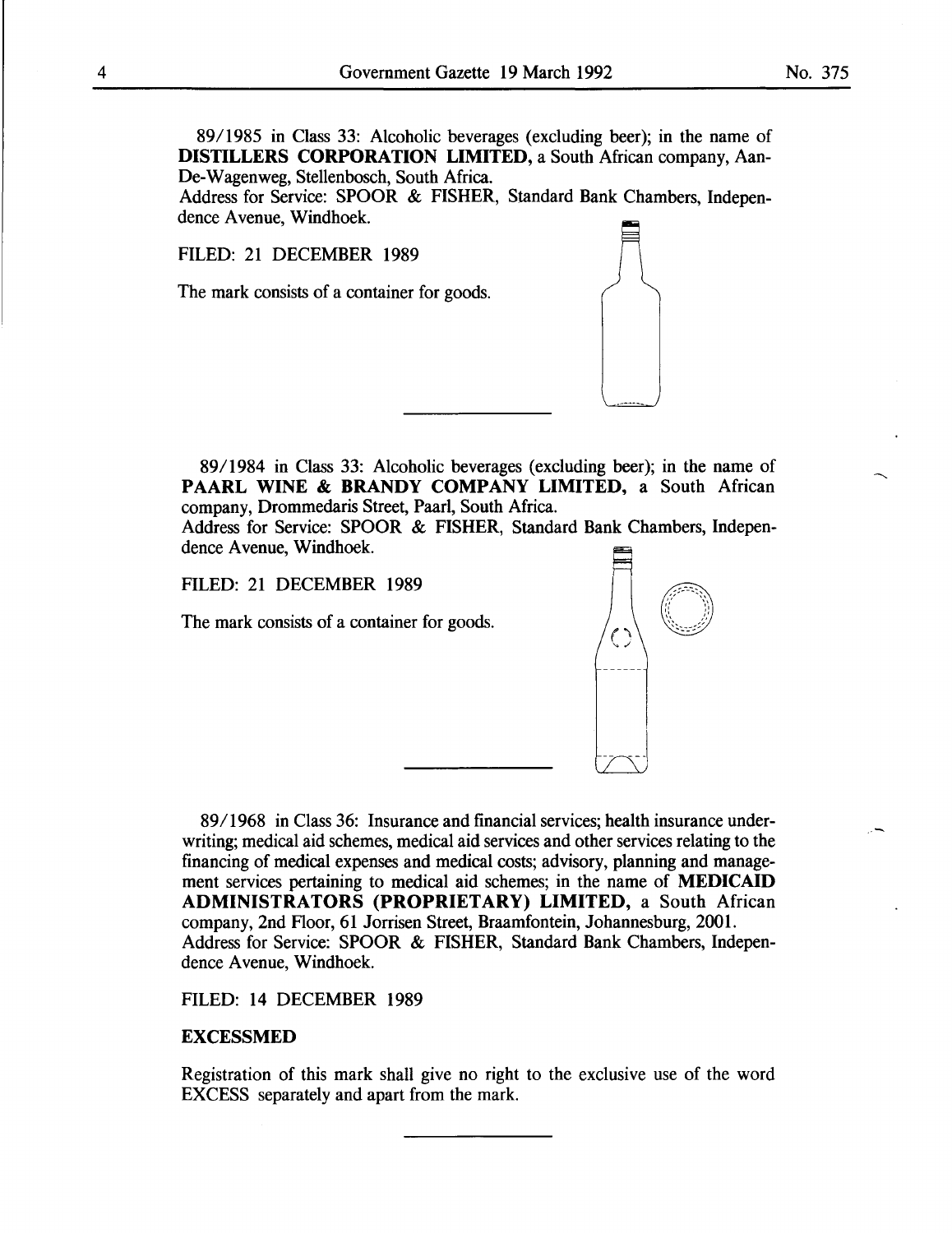-

89/1797 in Class 37: Installation, repair and servicing including installation, repair and servicing of fire detecting and alarm apparatus; equipment, instruments and installations; in the name of **ANGLO AMERICAN CORPORATION OF SOUTH AFRICA LIMITED,** a South African company, **44** Main Street, Johannesburg.

Address for Service: SPOOR & FISHER, Standard Bank Chambers, Independence Avenue, Windhoek.

FILED: 8 NOVEMBER 1989

#### **MINIBECON**

Registration of this trade mark shall give no rights to the exclusive use of the word "MINI" separately and apart from the mark.

Associated with 89/1796

88/0679 in Class 29: Meat, fish, poultry and game; meat extracts; preserved, dried and cooked fruits and vegetables; jellies, jams; eggs, milk and other dairy products; edible oils and fats; preserves; pickles; in the name of **DE BOEREN KO-OPERATIEVE MOLEN MAATSCHAPPIJ BEPERKT,** a South African Co-Operative of 22 Bokomo Road, Malmesbury, Cape Province. Address for Service: ADAMS & ADAMS, Sth Floor, CDM Centre, Independence A venue/Biilow Street, Windhoek.

FILED: 29 JUNE 1988

Registration of this trade mark shall give no right to the exclusive use of a device of an egg as such otherwise than as shown in the application, or of the word "LAID" each apart from the mark.

The applicants admit that registration of this trade mark shall not debar other persons from the *bona fide* descriptive use, in the ordinary course of trade, of the word "NEW".

Associated with 88/0680



89/0780 in Class 30: Flour, wheaten flour, wheaten and flour products including stabilized wheat germ; maize and maize products; cereals and all products manufatured from cereals included in this class; bread, biscuits, pastry and confectionery; in the name of **PREMIER FOOD INDUSTRIES LIMITED,** a South African company — Manufacturers and Merchants — of 1 Newton Avenue, Killarney, Johannesburg, Transvaal, Republic of South Africa.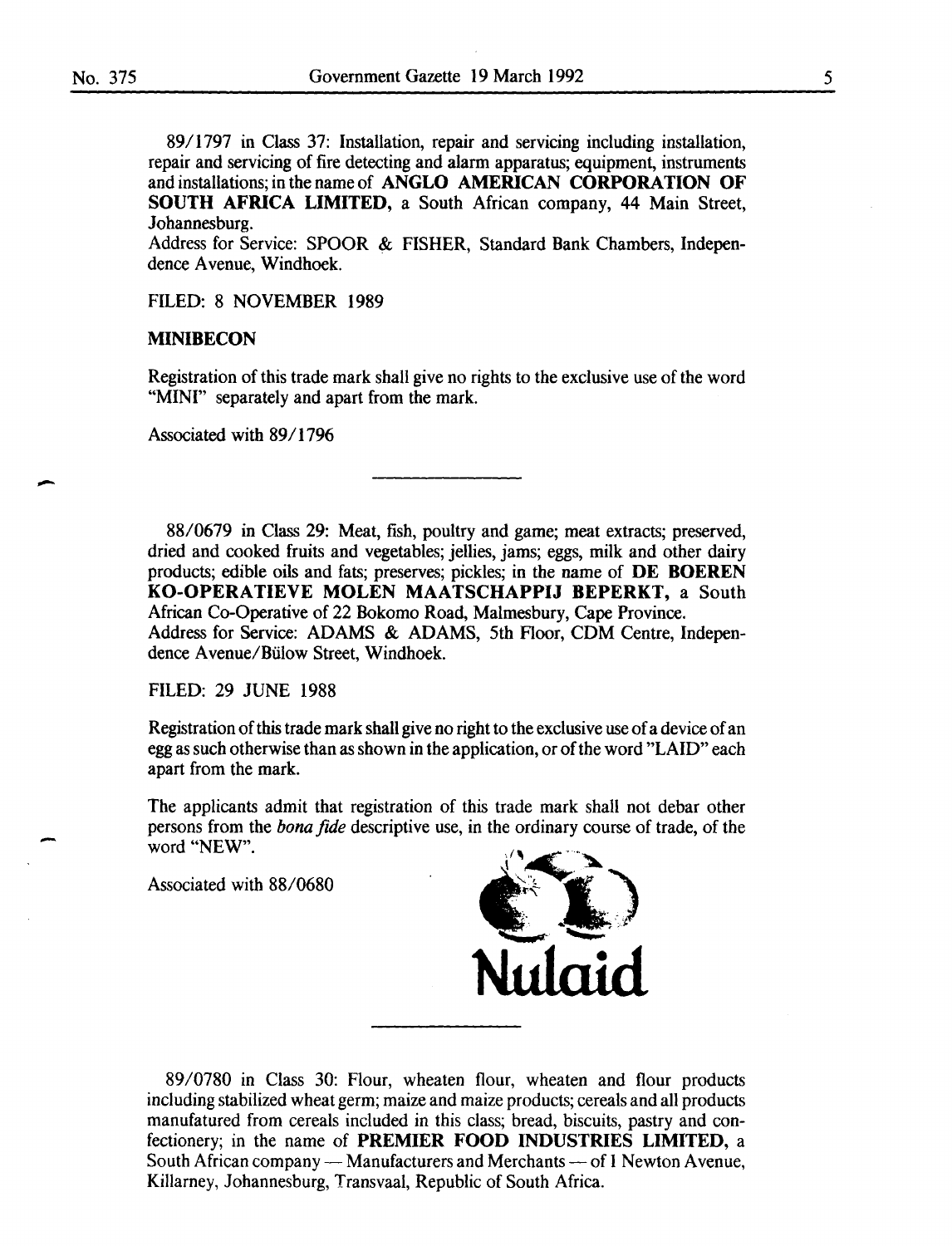Address for Service: ADAMS & ADAMS, 5th Floor, C.D.M. Centre, Independence A venue/Biilow Street, Windhoek.

FILED: 5 JUNE 1989

## SUNBLEST

Applicant admits that the word SUN is a feature common to marks in the class.

Associated with 89/0781

89/0782 in Class 30: Flour, wheaten flour, wheaten and flour products including stabilized wheat germ; maize and maize products; cereals and all products manufatured from cereals included in this class; bread, biscuits, pastry and confectionery; in the name of PREMIER FOOD INDUSTRIES LIMITED, a South African company — Manufacturers and Merchants — of 1 Newton Avenue, Killarney, Johannesburg, Transvaal, Republic of South Africa. Address for Service: ADAMS & ADAMS, 5th Floor, C.D.M. Centre, Independence A venue/Biilow Street, Windhoek.

FILED: 5 JUNE 1989

Applicant admits that the word SUN is a feature common to marks in the class.

Associated with 89/0780



89/0584 in Class 7: Domestic, kitchen and gardening appliances, sewing and knitting and other dress making apparatus, and mechanically and electrically operated hand tools, all falling in this class, but excluding bearings and seals; in the name of RUSFURN MANAGEMENT (PROPRIETARY) LIMITED  $-$  a South African company — Merchants — of 2nd Floor (Entrance 3), Sanlam Arena, 10 Cradock Avenue, Rosebank, Johannesburg, Transvaal, Republic of South Africa.

Address for Service: ADAMS & ADAMS, 5th Floor, C.D.M. Centre, Independence A venue/Biilow Street, Windhoek.

FILED: 3 MAY 1989

FEDERAL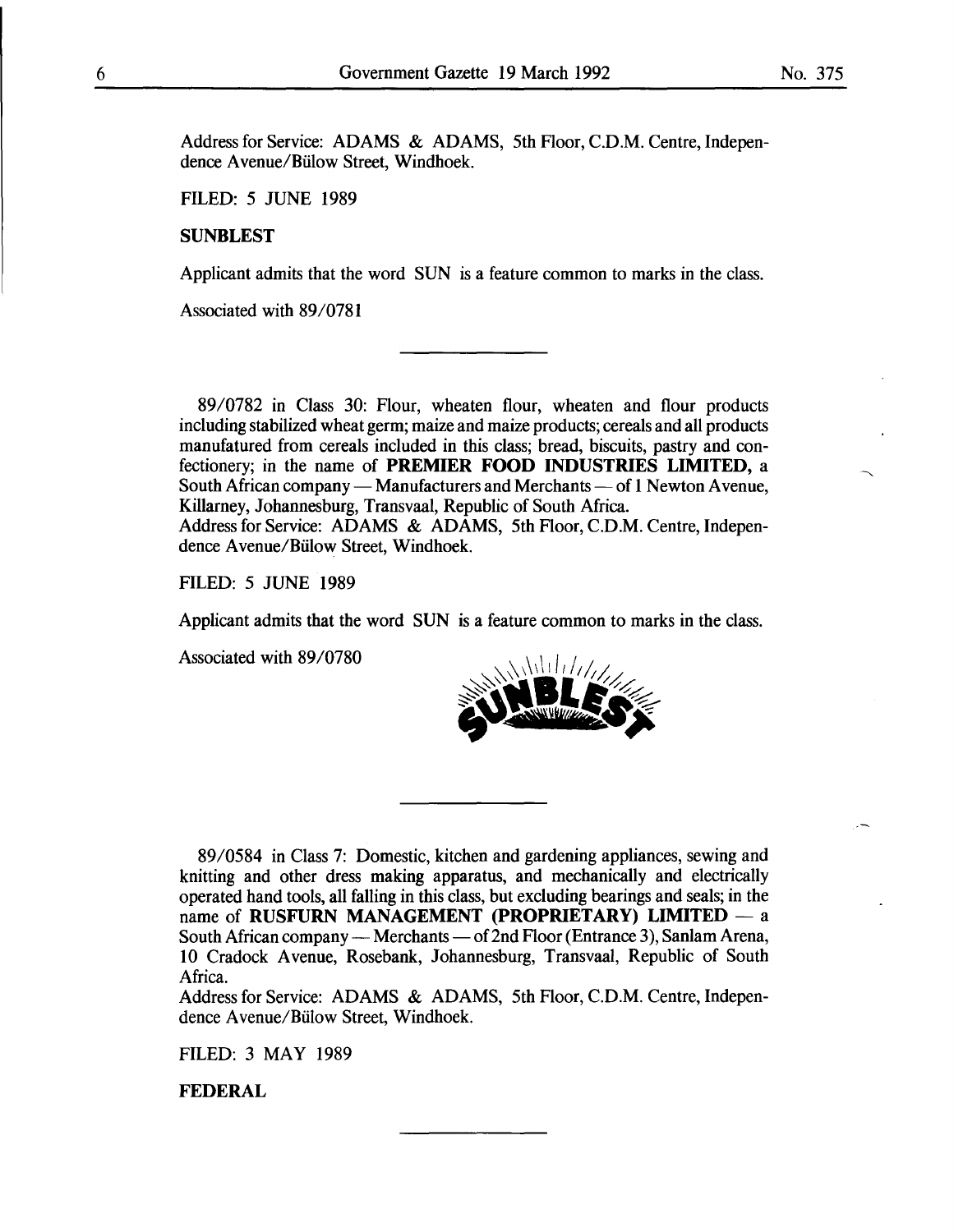89/0790 in Class 30: Flour, wheaten flour, wheaten and flour products including stabilized wheat germ; maize and maize products; cereals and all products manufatured from cereals included in this class; bread, biscuits, pastry and confectionery; in the name of **PREMIER FOOD INDUSTRIES LIMITED,** a South African company - Manufacturers and Merchants - of 1 Newton Avenue, Killarney, Johannesburg, Transvaal, Republic of South Africa.

Address for Service: ADAMS & ADAMS, 5th Floor, C.D.M. Centre, Independence A venue/Biilow Street, Windhoek.

FILED: 5 JUNE 1989



Registration of this trade mark shall give no right to the exclusive use of the letters "NO", or of the numeral "1", or of a mealie cob device, each apart from the mark.

Associated with 67/348

88/0680 in Class 31: Agricultural, horticultural and forestry products and grains not included in other classes; living animals, fresh fruits and vegetables; seeds; live plants and flowers; foodstuffs for animals, malt; in the name of **DE BOEREN KO-OPERATIEVE MOLEN MAATSCHAPPIJ BEPERKT,** a South African Co-Operative of 22 Bokomo Road, Malmesbury, Cape Province. Address for Service: ADAMS & ADAMS, 5th Floor, C.D.M. Centre, Independence A venue/Biilow Street, Windhoek.

FILED: 29 JUNE 1988



Registration of this trade mark shall give no right to the exclusive use of a device of an egg as such otherwise than as shown in the application, or of the word "LAID" each apart from the mark.

The applicants admit that registration of this trade mark shall not debar other persons from the *bona fide* descriptive use, in the ordinary course of trade, of the word "NEW".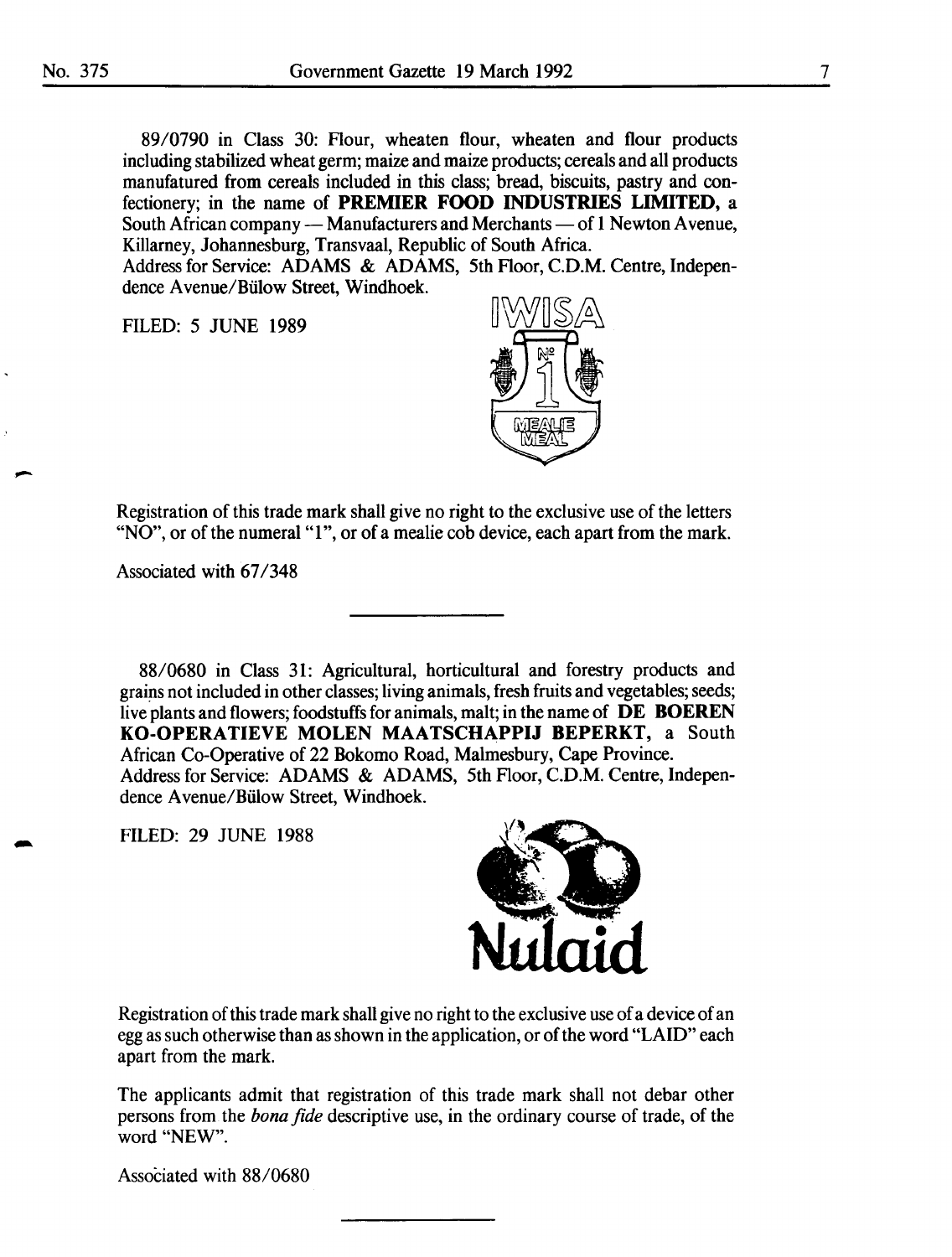89/1012 in Class 32: Beer, ale and porter; mineral and aerated waters and other non-alcoholic drinks; syrups and other preparations for making beverages; in the name of **AVALON INTERNATIONAL INCORPORATED**, a Corporation organised under the laws of the Republic of Panama, of Arias Fabrega and Fabrega, Edificio Bank of America, Calle 50, Apartado 6307, Panama 5, Republic of Panama.

Address for Service: ADAMS & ADAMS, 5th Floor, C.D.M. Centre, Independence A venue/Biilow Street, Windhoek.

FILED: 3 AUGUST 1989

Associate with 89/0918



Registration of this trade mark shall give no right to the exclusive use of the device of an ear of wheat apart from the mark.

In use the descriptive words "TRADITIONAL BEER" may be varied by the substitution therefore of other appropriate descriptive wording as and when necessary.

89/1784 in Class 3: Bleaching preparations and other substances for laundry use; cleaning, polishing, scouring and abrasive preparations; soaps, perfumery, essential oils, cosmetics, hair lotions; dentifrices; in the name of **GENMED (PROPRIETARY) LIMITED, a South African Company -- Manufacturers and** Merchants- of 50 Electron A venue, Isando Kempton Park, Transvaal, Republic of South Africa.

Address for Service: ADAMS & ADAMS, 5th Floor, C.D.M. Centre, Independence A venue/Biilow Street, Windhoek.

FILED: 3 NOVEMBER 1989



Registration of this trade mark shall give no right to the exclusive use of a letter 'G' as such, or of a letter 'M' as such, each apart from the particular representation shown in the mark.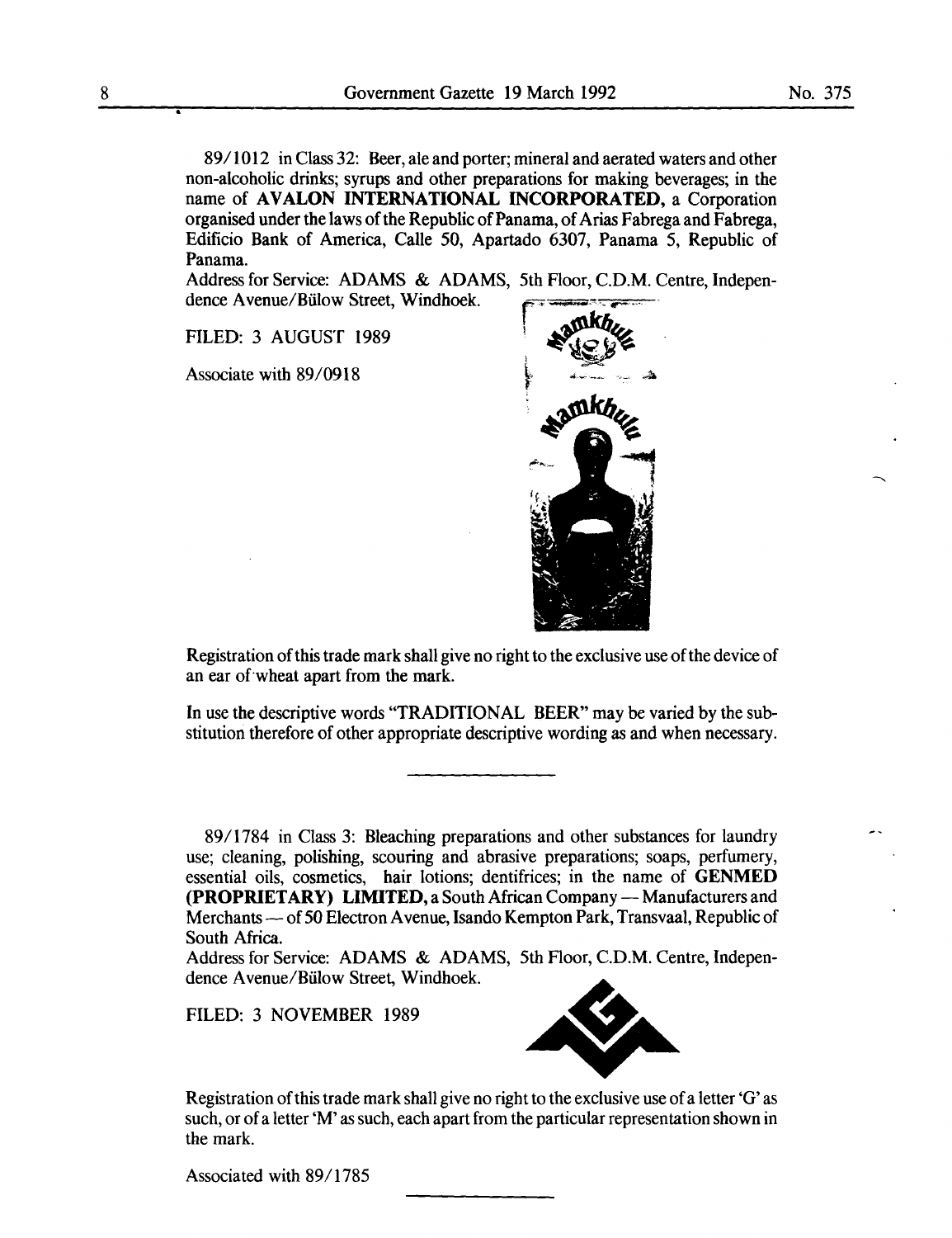-

89/1870 in Class 23: Yams, threads; in the name of UNION SPINNING MILLS (PROPRIETARY) LIMITED, a South African company - Manufacturers and Merchants - of Bedford Street, Neave Township, Port Elizabeth, Cape Province, Republic of South Africa.

Address for Service: ADAMS & ADAMS, 5th Floor, C.D.M. Centre, Independence A venue/Biilow Street, Windhoek.

FILED: 17 NOVEMBER 1989

#### HUNKI

Associated with 89/1862

90/0102 in Class 25: Clothing, including boots, shoes and slippers; in the name of CARRINGTON VIYELLA GARMENTS LIMITED, a British limited company — Manufacturers and Merchants — of Viyella House, Nottingham Road, Somercotes, Derbyshire DE55 4 JN, England.

Address for Service: ADAMS & ADAMS, 5th Floor, C.D.M. Centre, Independence A venue/Biilow Street, Windhoek.

FILED: 1 FEBRUARY 1990

ROCOLA

90/0109 in Class 15: Pianos; in the name of DIETMANN PIANOS (PROPRIETARY) LIMITED, a South African company of 47 Bane Street, Wellington, Cape Province, Republic of South Africa.

Address for Service: ADAMS & ADAMS, 5th Floor, C.D.M. Centre, Independence A venue/Biilow Street, Windhoek.

FILED: 1 FEBRUARY 1990

OTTO BACH

90/0125 in Class 32: Beer, ale and porter; mineral and aerated waters and other non-alcoholic drinks; syrups and other preparations for making beverages; in the name of NAMIBIA BREWERIES LIMITED  $-$  a Namibian Company  $-$ Brewers - of corner Garten and Tal Streets, Windhoek, Namibia. Address for Service: ADAMS & ADAMS, 5th Floor, C.D.M. Centre, Independence A venue/Biilow Street, Windhoek.

FILED: 9 FEBRUARY 1990

**NOCAL**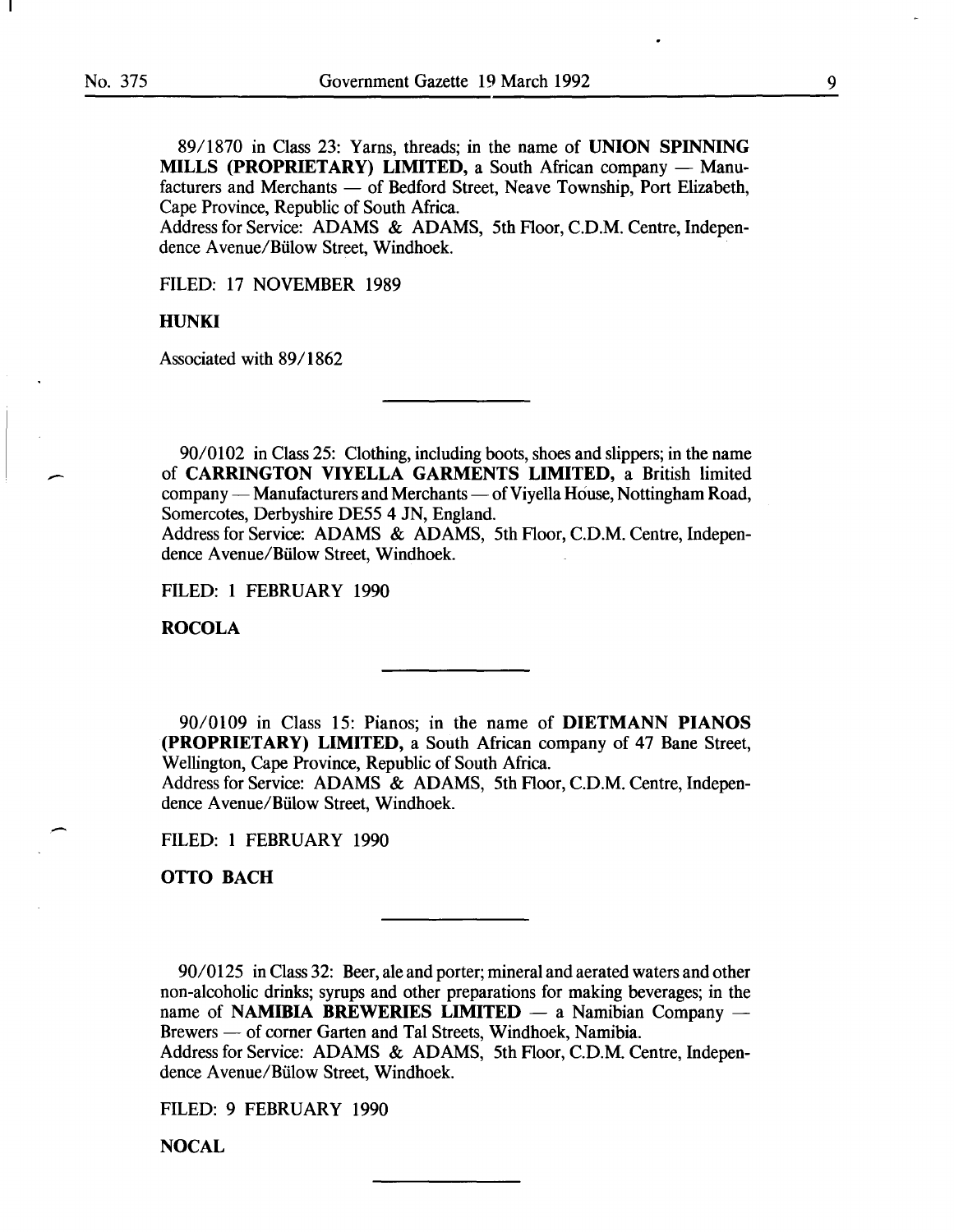87/1025 in Class 9: Scientific, nautical, surveying, electrical, electronic and electro-mechanical apparatus and instruments (including wireless), photographic, cinematographic, optical, weighing, measuring, signalling, checking (supervision), life-saving, teaching and control apparatus, instruments and equipment; apparatus and instruments for recording, transmission or reproduction of sound or images; logic circuits; electrical and electronic measuring, monitoring and control equipment; industrial control equipment including inter-facing apparatus; measuring elements; detectors; transducers; conditioners; amplifiers; monitors; computors; isolators; alarms; convertors; indicators; invertors; power supplies; transmitting systems; analog and digital circuitry; systems for weighing, hatching, sequencing, material handling and physical processes; parts fittings, components and accessories for all the aforegoing; in the name of CONTROL LOGIC (PTY) LIMITED, a South African company of 510 Umbilo Road, Durban, 4001, Natal, South Africa.

Address for Service: JOHN & KERNICK, Nimrod Building, Casino Street, Windhoek.

FILED: 12 AUGUST 1987



Registration of this mark shall give no right to the exclusive use of the link and screen device, separately and apart from the mark.

89/1638(SWA) in Class 16: Office requisites; adhesives including but not limited to adhesives for stationery, household, office and do-it-yourself purposes; glues including those in paste and stick form; in the name of HENKEL KGaA, a German Company of Henkelstrasse 67, Dusseldorf-Holthausen, Germany. Address for Service: JOHN & KERNICK, PO Box 864, Windhoek.

FILED: 24 OCTOBER 1989



Applicants undertake that, in use the blank space appearing in the mark will be occupied only by matter of a descriptive or non-distinctive character or by a trade mark registered in the name of the applicants in respect of the same goods or by a trade mark of which the applicants are registered users, in respect of the same goods, or by a trade mark of a registered user, with the consent of the proprietor of such mark, or the blank space will be left vacant.

Associated with 89/1939

-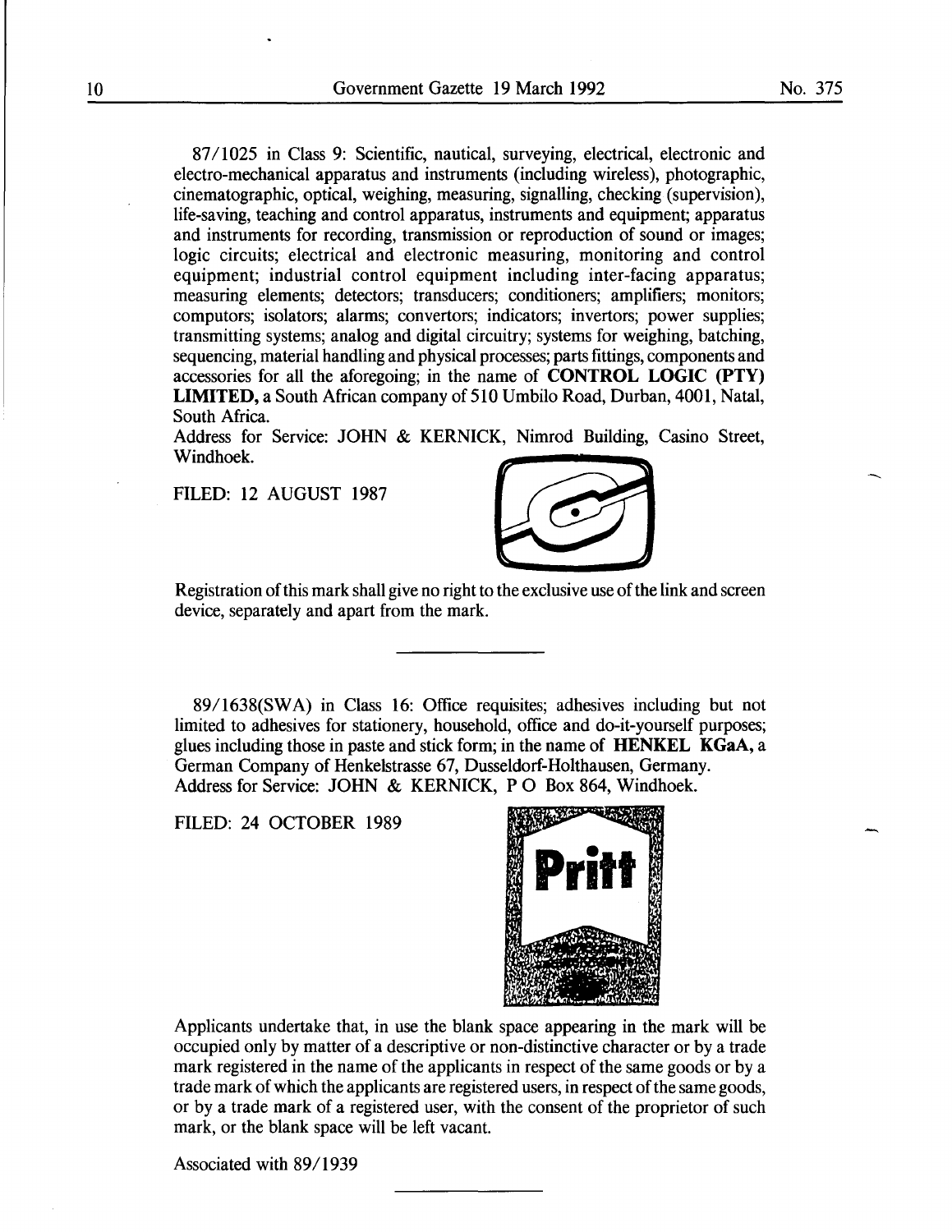-

89/1636(SWA) in Class 16: Office requisites; adhesives including but not limited to the adhesives for stationery, household, office and do-it-yourself purposes; glues including those in paste and stick form; in the name of **HENKEL KGaA**, a German Company of Henkelstrasse 67, Dusseldorf-Holthausen, Germany. Address for Service: JOHN & KERNICK, PO Box 864, Windhoek.

FILED: 24 OCTOBER 1989



The trade mark will be restricted to the colours appearing in the mark, the predominant colours being red and black.

Applicants undertake that, in use the blank space appearing in the mark will be occupied only by matter of a descriptive or non-distinctive character or by a trade mark registered in the name of the applicants in respect of the same goods or by a trade mark of which the applicants are registered users, in respect of the same goods, or by a trade mark of a registered user, with the consent of the proprietor of such mark, or the blank space will be left vacant.

Associated with 89/1637

8911637(SWA) in Class 16: Office requisites; adhesives including but not limited to adhesives for stationery, household, office and do-it-yourself purposes; glues including those in paste and stick form; in the name of HENKEL KGaA, a German Company of Henkelstrasse 67, Dusseldorf-Holthausen, Germany. Address for Service: JOHN & KERNICK, PO Box 864, Windhoek.

FILED: 24 OCTOBER 1989



The trade mark will be restricted to the colours appearing in the mark, the predominant colours being red, white and black.

Applicants undertake that, in use the blank space appearing in the mark will be occupied only by matter of a descriptive or non-distinctive character or by a trade mark registered in the name of the applicants in respect of the same goods or by a trade mark of which the applicants are registered users, in respect of the same goods, or by a trade mark of a registered user, with the consent of the proprietor of such mark, or the blank space will be left vacant.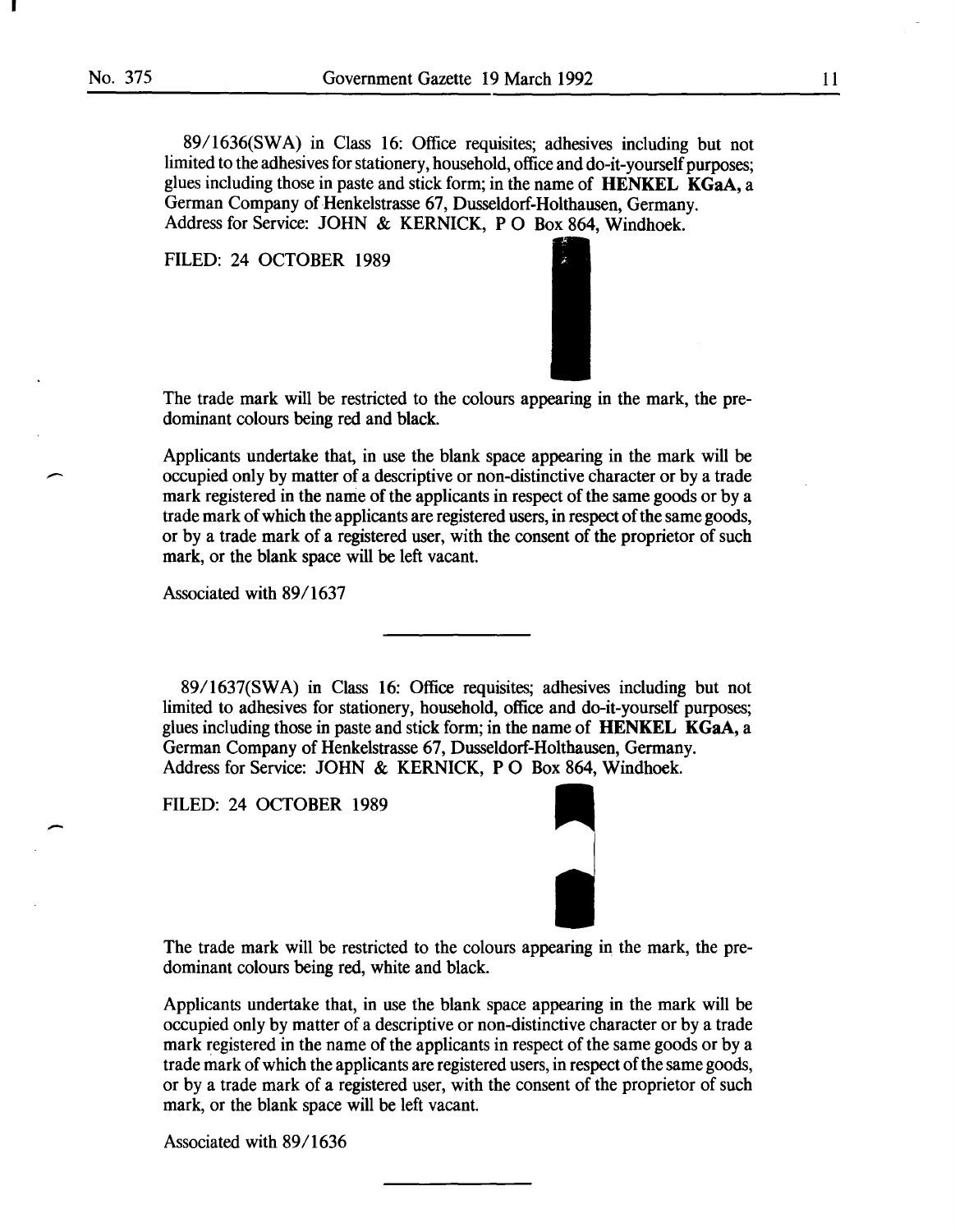8911025 in Class 29: Milk and other dairy products included in such class but excluding jelly; in the name of KAAP SUIWELKOOPERASIE BEPERK of 60 Industria Ring Road, Parow.

Address for Service: MACROBERT DE VILLIERS & HITGE INC./ 501 United Building, 263 Andries Street, Pretoria.

FILED: 7 AUGUST 1989

#### SUGARBUSH

Associated with 85/0166 and 89/1026

89/1026 in Class 30: Ice-cream and frozen confections included in such class but excluding custard powder and instant pudding; in the name of KAAP SUIWELKOOPERASIE BEPERK of 60 Industria Ring Road, Parow.

Address for Service: MACROBERT DE VILLIERS & HITGE INC./ 501 United Building, 263 Andries Street, Pretoria.

FILED: 7 AUGUST 1989

#### SUGARBUSH

Associated with 89/1027

8911027 in Class 29: Milk and other dairy products included in such class but excluding jelly; in the name of KAAP SUIWELKOOPERASIE BEPERK of 60 Industria Ring Road, Parow.

Address for Service: MACROBERT DE VILLIERS & HITGE INC./ 501 United Building, 263 Andries Street, Pretoria.

FILED: 7 AUGUST 1989

#### SUIKERBOSSIE

Associated with 89/1028

8911028 in Class 30: Ice-cream and frozen confections included in such class but excluding custard powder and instant pudding; in the name of KAAP SUIWELKOOPERASIE BEPERK of 60 Industria Ring Road, Parow.

Address for Service: MACROBERT DE VILLIERS & HITGE INC./ 501 United Building, 263 Andries Street, Pretoria.

FILED: 7 AUGUST 1989

#### SUIKERBOSSIE

Associated with 89/1025

-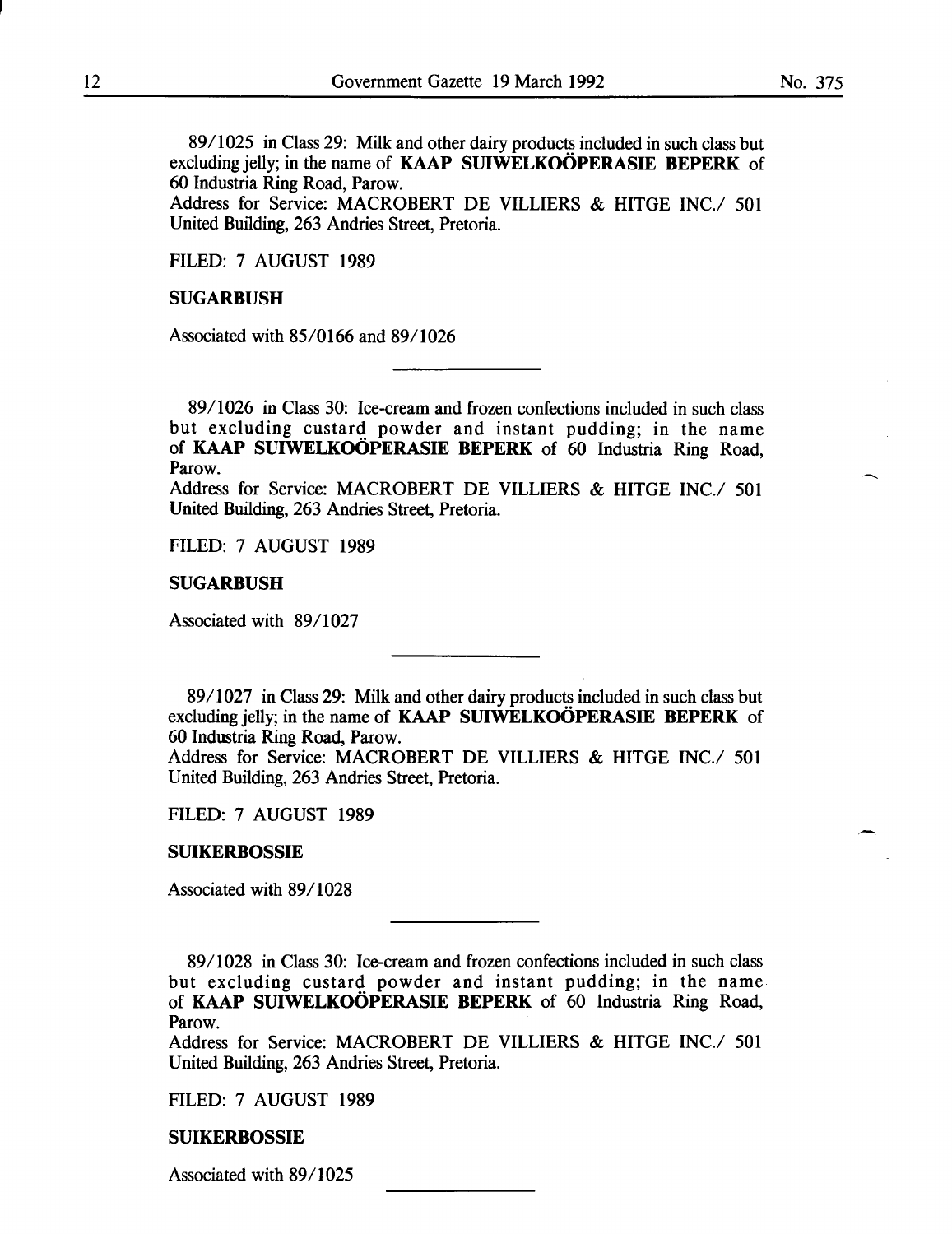89/1787 in Class 9: Electrical fuses, apparatus, devices and parts thereof for distribution and for control of electric power — namely, circuit breakers including oil, air, magnetic and moulded case types; distribution transformers and substation power transformers; switches including high voltage disconnect switches and safety switches; switchgear including outdoor metal-clad and indoor low-voltage metalenclosed types; unit substations and power centres, panelboards, lighting and power switchboards and motor control centres; motor controls; plug-in and feeder bus duct; service entrance equipment including fusible, pull-switch and circuit breaker types; protective relays for circuit breakers including over-current and ground fault relays, current transformers; and ground fault sensing transformers; safe-power centres for hospitals including line isolation monitors (LIM's) and ground integrity monitors (GIM's); meter sockets and assemblies; and capacitors; temperature controlling devices and systems such as thermostats, electrical heaters and electric heating systems; in the name of AMERICAN CIRCUIT BREAKER CORPORA-TION of a corporation organised under the laws of The state of Delaware P 0 Box 1308, US Highway 52 North Albemarle, North Carolina, USA.

Address for Service: MACROBERT DE VILLIERS LUNNON & TINDALL INC./ 501 United Building, 263 Andries Street, Pretoria.

FILED: 6 NOVEMBER 1989



Registration of this mark shall give no right to the exclusive use of the alphabetical letters F, P and E separately from each other and apart from the mark.

89/2003 in Class 1: Chemical products and sensitized materials, all for use in photography and cinematography, chemical products for processing lithographic printing; unexposed films; unexposed Roentgen films; photographic and cinematographic films (sensitized); in the name of PHOTO AGENGIES (PROPRIE-TARY) LIMITED a South African company, of 69 Sauer Street, Corner Jeppe Street, Johannesburg.

Address for Service: KISCH ASSOCIATES, 17 Curie Street, Windhoek West, Windhoek.

FILED: 27 DECEMBER 1989

#### **NEOCOLOR**

Registration of this trade mark shall give no right to the exclusive use of the word COLOR, separately and apart from the mark.

89/2002 in Class 1: Chemical products and sensitized materials, all for use in photography and cinematography, chemical products for processing lithographic printing; unexposed films; unexposed Roentgen films; photographic and cinematographic films (sensitized); in the name of PHOTO AGENGIES (PROPRIE-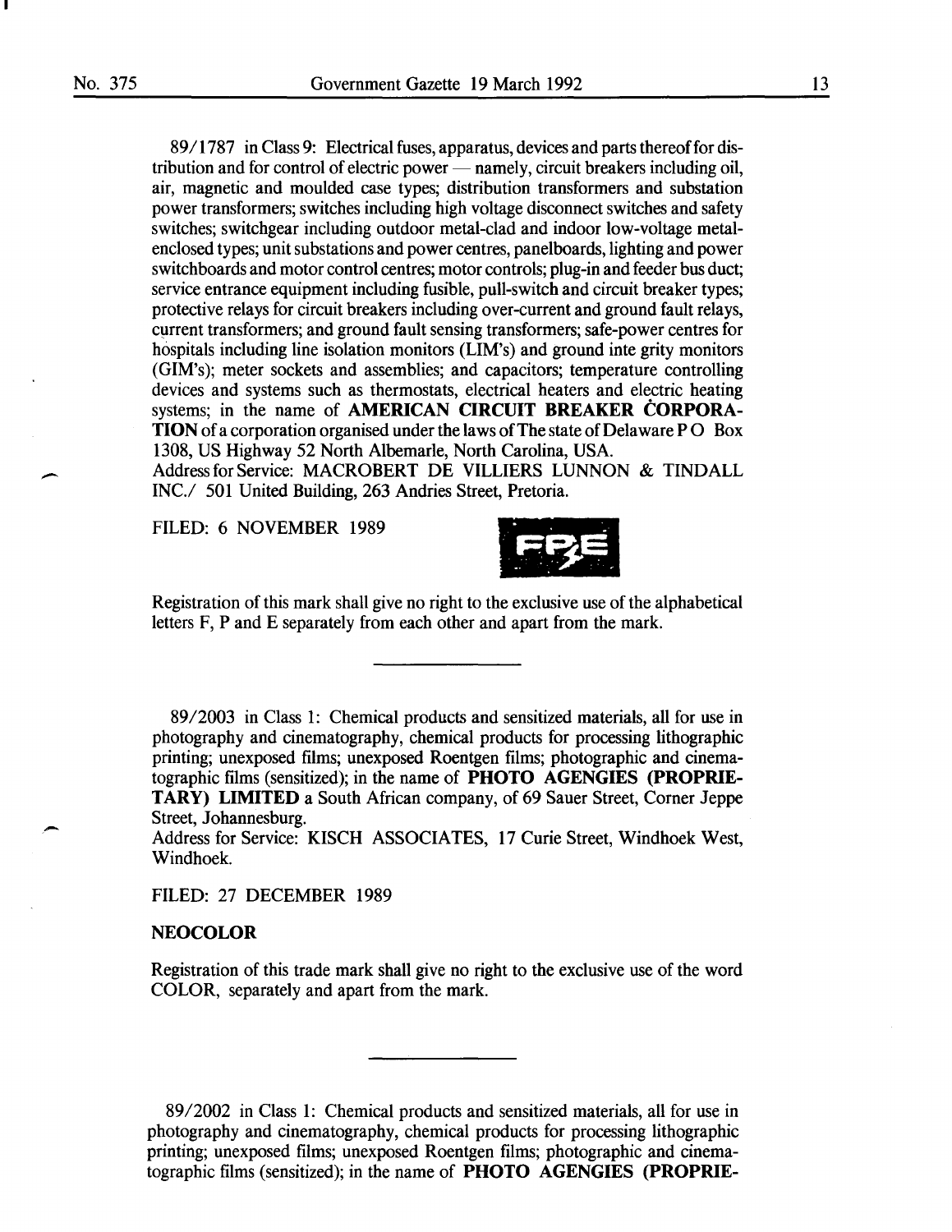--

**TARY) LIMITED** a South African company, of 69 Sauer Street, Corner Jeppe Street, Johannesburg.

Address for Service: KISCH ASSOCIATES, 17 Curie Street, Windhoek West, Windhoek.

FILED: 27 DECEMBER 1989

#### **NEOCHROME**

Applicants undertake that the mark will only be applied to photographic sensitized materials and chemicals.

89/2001 in Class 1: Chemical products and sensitized materials, all for use in photography and cinematography, chemical products for processing lithographic printing; unexposed films; unexposed Roentgen films; photographic and cinematographic films (sensitized); in the name of **PHOTO AGENGIES (PROPRIE-TARY) LIMITED** a South African company, of 69 Sauer Street, Corner Jeppe Street, Johannesburg.

Address for Service: KISCH ASSOCIATES, 17 Curie Street, Windhoek West, Windhoek.

FILED: 27 DECEMBER 1989

## **COLORAMA**

Registration of this trade mark shall give no right to the exclusive use of the word COLOR, separately and apart from the mark.

8911112 in Class 3: Soaps, detergents, perfumes, colognes, essential oils, cosmetics; non-medicated toilet preparations; deodorants and anti-perspirants for personal use, included in this class; in the name of **PLAYBOY CONSUMER PRODUCTS (PROPRIETARY) LIMITED,** a South African company of 7 Campbell Drive, Umhlanga Rocks, Natal.

Address for Service: KISCH ASSOCIATES, 17 Curie Street, Windhoek West, Windhoek.

FILED: 18 AUGUST 1989

NINA

8911111 in Class 3: Soaps, detergents, perfumes, colognes, essential oils, cosmetics; non-medicated toilet preparations; deodorants and anti-perspirants for personal use, included in this class; in the name of **PLAYBOY CONSUMER**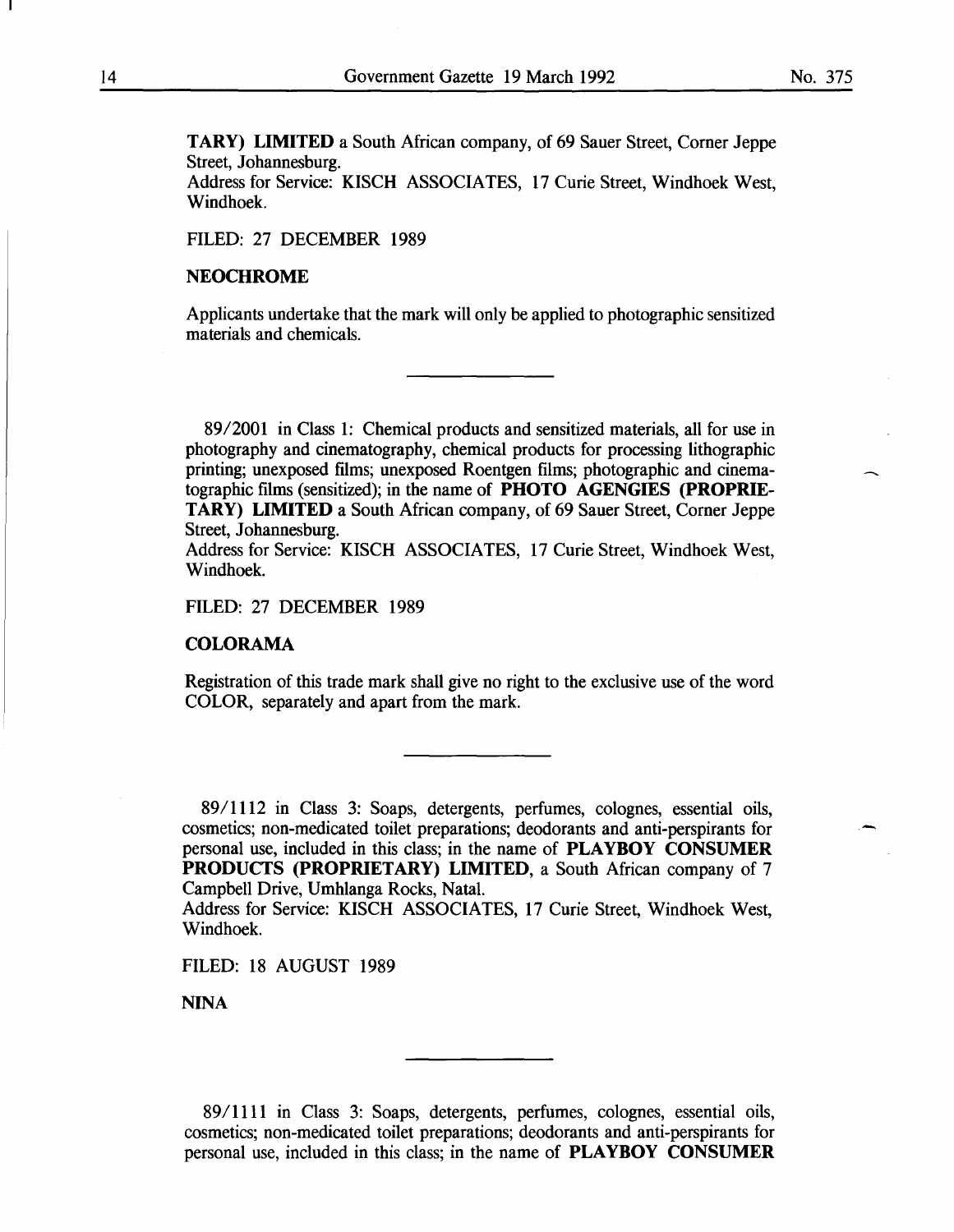$\overline{\phantom{a}}$ 

-

PRODUCTS (PROPRIETARY) LIMITED, a South African company of 7 Campbell Drive, Umhlanga Rocks, Natal. Address for Service: KISCH ASSOCIATES, 17 Curie Street, Windhoek West, Windhoek.

FILED: 18 AUGUST 1989

TINA

89/2004(SWA) in Class 5: Pharmaceutical preparations, including ophthalmic muscle relaxants; in the name of ALLERGAN, INC. a Delaware Corporation, of 2525 Dupont Drive, Irvine, California 92715, United States of America. Address for Service: KISCH ASSOCIATES, 17 Curie Street, Windhoek West, Windhoek.

FILED: 27 DECEMBER 1989

ALIVIUM

89/2006 in Class 5: Pharmaceutical preparations, including ophthalmic muscle relaxants; in the name of ALLERGAN, INC. a Delaware Corporation, of 2525 Dupont Drive, Irvine, California 92715, United States of America. Address for Service: KISCH ASSOCIATES, 17 Curie Street, Windhoek West, Windhoek.

FILED: 27 DECEMBER 1989

ORTHOLINUM

89/1649 in Class 9: Microprocessor based instruments; in the name of INTERNATIONAL CONTROL AUTOMATION FINANCE, S.A., Villa de Luxembourg, 16 Rue des Bains, Luxembourg.

Address for Service: KISCH ASSOCIATES, 17 Curie Street, Windhoek West, Windhoek.

FILED: 25 OCTOBER 1989

# COMMAND SERIES

Registration of this trade mark shall give no right to the exclusive use of the words COMMAND and SERIES, each separately and apart from the mark.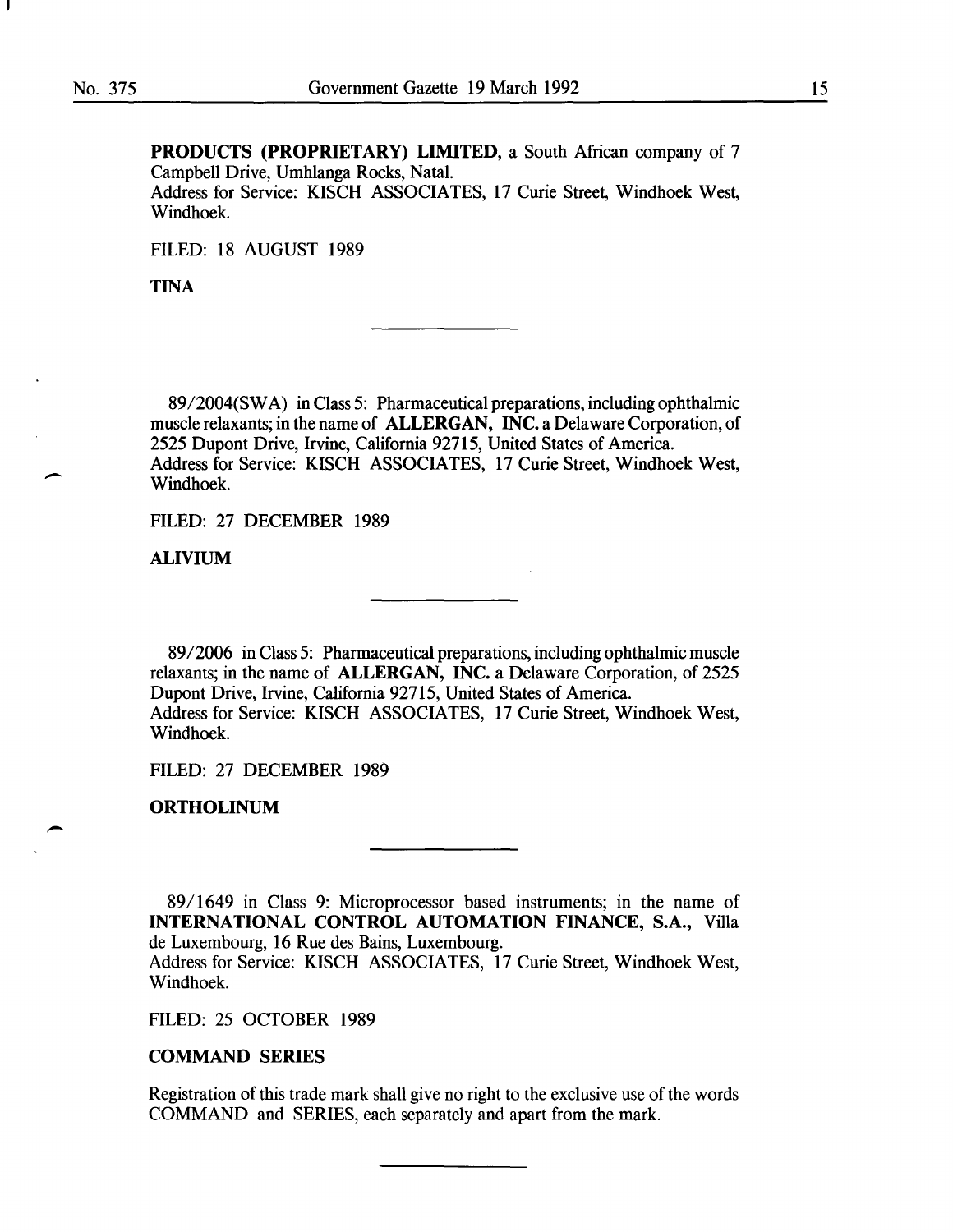No. 375

-

89/1662 in Class 11: Installations for water supply and sanitary purposes including hand wash basins, baths, lavatories, urinals and other sanitary ware, parts of and accessories for all the aforementioned goods; in the name of EVERITE GROUP LIMITED, Everite House, 20 de Korte Street, Braamfontein. Address for Service: KISCH ASSOCIATES, 17 Curie Street, Windhoek West, Windhoek.

FILED: 30 OCTOBER 1989

**CARLTON** 

88/1222 in Class 5: Pharmaceutial, veterinary and sanitary preparatons; dietetic substances adapted for medical use, food for babies; plasters, materials for dressings; material for stopping teeth, dental wax; disinfectants; preparations for destroying vermin; fungicides, herbicides; in the name of TWINS PHARMACEUTICALS LIMITED, Twin Towers, cnr. Purlin Street and Isando Road, Isando, Transvaal. Address for Service: KISCH ASSOCIATES, 17 Curie Street, Windhoek West, Windhoek.

FILD: 14 SEPTEMBER 1989

•

The distinctiveness in the mark consists in the contrast between the specific colours yellow and black as featured in the mark and as related to veterinary products.

B88/0656 in Class 9: Money counting and sorting machines; automated teller machines providing facilities for cash withdrawals and deposits against cheque accounts, withdrawals against accounts, up to date statements, money transfer, included in this class; in the name of FIRST NATIONAL BANK OF SOUTHERN AFRICA LIMITED, of 84 Market Street, Johannesburg. Address for Service: KISCH ASSOCIATES, 17 Curie Street, Windhoek West, Windhoek.

FILED: 21 JUNE 1989

#### **VIDEOBANK**

Registration of this trade mark shall give no right to the exclusive use of the words "VIDEO" and "BANK" each separately and apart from the mark.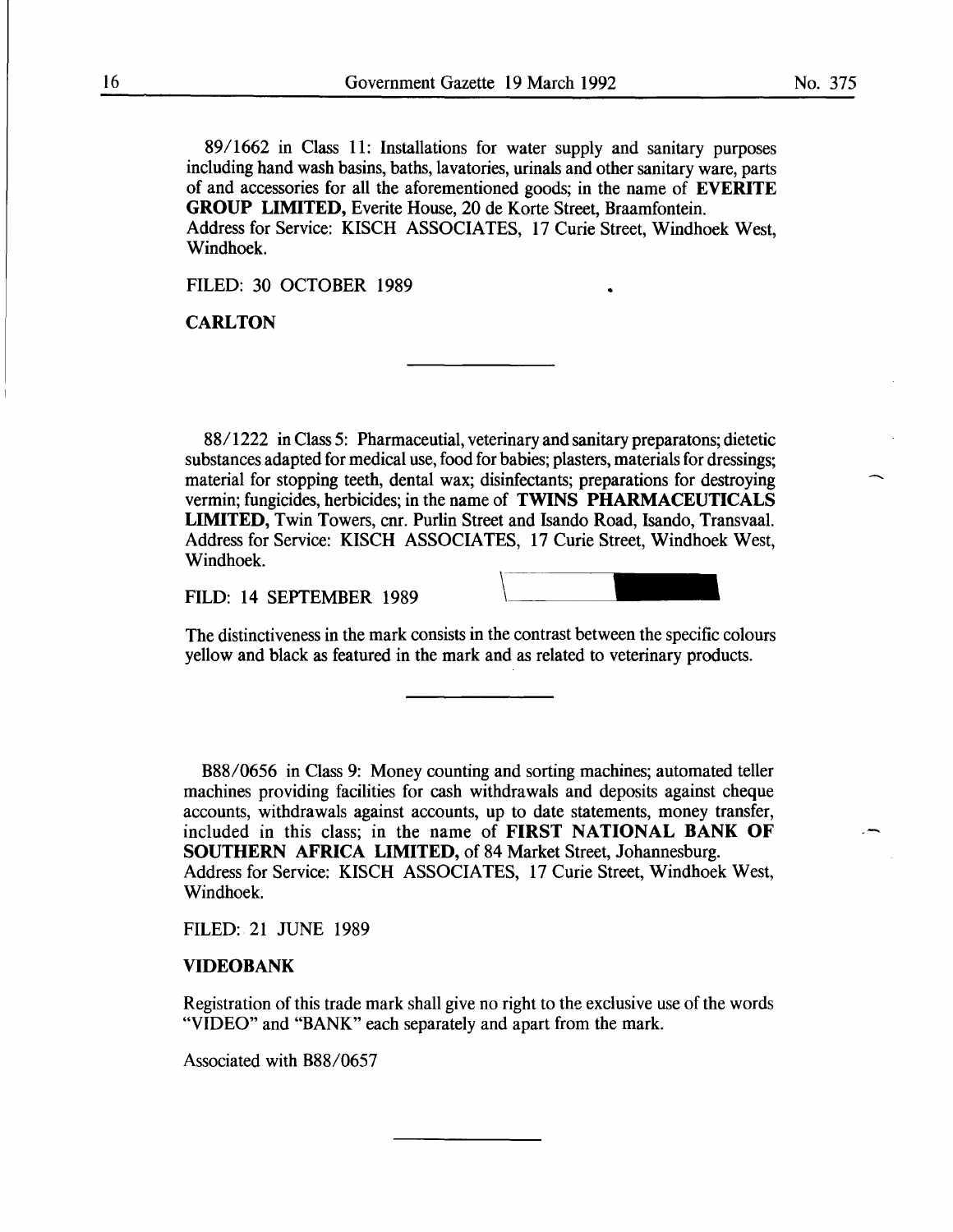-

8911949 in Class 3: Bleaching preparations and other substances for laundry use; cleaning, polishing, scouring and abrasive preparations; soaps; perfumery, essential oils, hair lotions; dentifrices; in the name of OK BAZAARS (1929) LTD., a South African company, of 80 Eloff Street, Johannesburg, Transvaal. Address for Service: KISCH ASSOCIATES, 17 Curie Street, Windhoek West, Windhoek.

FILED: 29 NOVEMBER 1989



Applicants undertake that in use the blank space appearing in the mark will be occupied only by matter of descriptive or non-distinctive character, or by a trade mark registered in the name of the applicants in respect of the same goods, or by a trade mark of which the applicants are registered users, in respect of the same goods or by a trade mark of a registered user with the consent of the applicants, or the blank space will be left vacant.

Associated with 89/1947

8911948 in Class 29: Meat, fish, poultry and game; meat extracts; preserved, dried and cooked fruits and vegetables; jellies, jams, eggs, milk and milk products; edible oils and fats; salad dressings; preserves; in the name of OK BAZAARS (1929) LTD., a South African company, of 80 Eloff Street, Johannesburg, Transvaal.

Address for Service: KISCH ASSOCIATES, 17 Curie Street, Windhoek West, Windhoek.

FILED: 29 NOVEMBER 1989



Applicants undertake that in use the blank space appearing in the mark will be occupied only by matter of descriptive or non-distinctive character, or by a trade mark registered in the name of the applicant in respect of the same goods, or by a trade mark of which the applicants are registered users, in respect of the same goods or by a trade mark of a registered user with the consent of the applicants, or the blank space will be left vacant.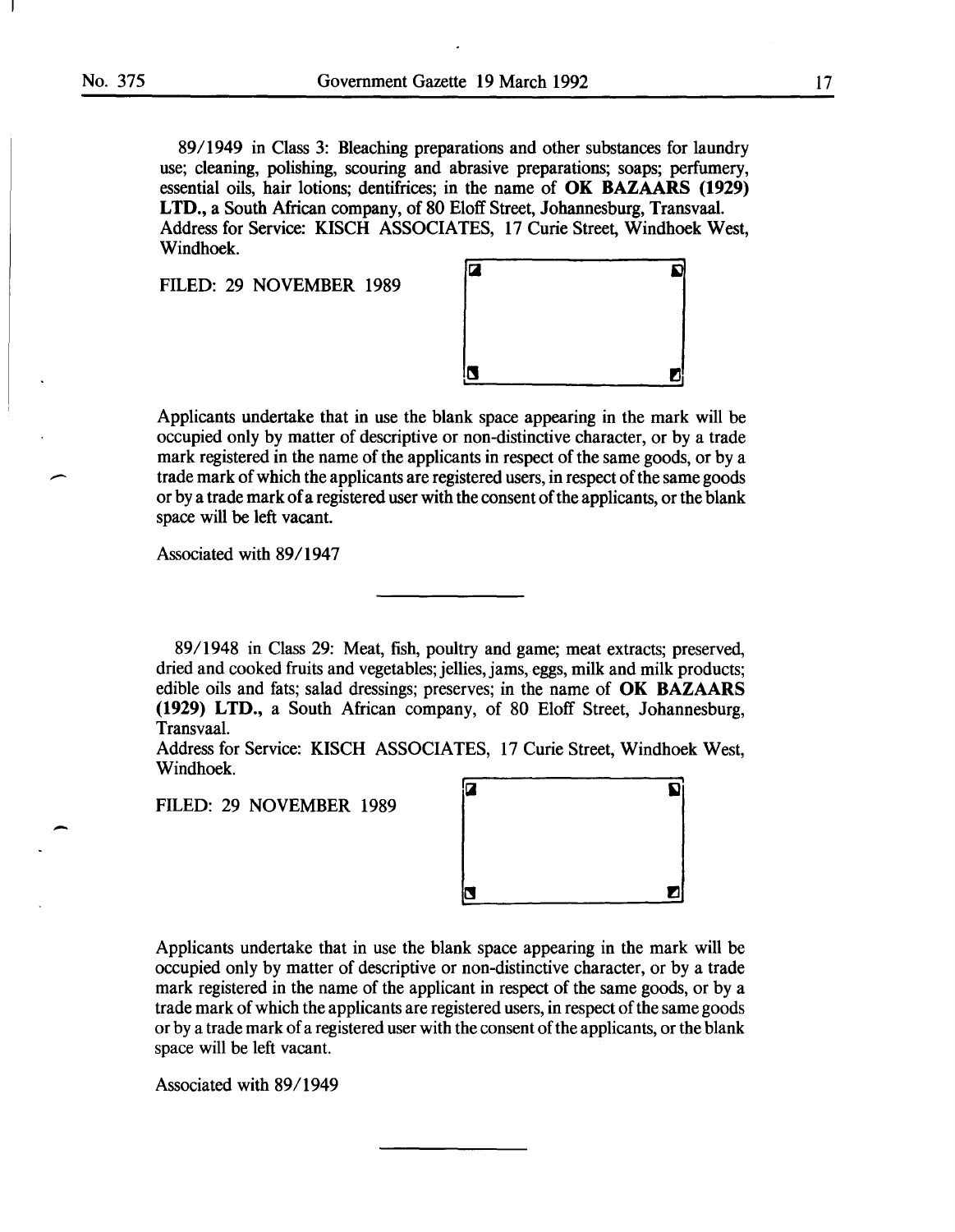89/1947 in Class 30: Coffee, tea, cocoa, sugar, rice, tapioca, sago, artificial coffee; flour and preparations made with cereals; bread, pastry and confectionery, ices; honey, treacle; yeast, baking-powder; salt, mustard, vinegar, sauces, (except salad dressings); spices; ice; in the name of OK BAZAARS (1929) LTD., a South African company, of 80 Eloff Street, Johannesburg, Transvaal. Address for Service: KISCH ASSOCIATES, 17 Curie Street, Windhoek West,

FILED: 29 NOVEMBER 1989

Windhoek.



Applicants undertake that in use the blank space appearing in the mark will be occupied only by matter of descriptive or non-distinctive character, or by a trade mark registered in the name of the applicants, in respect of the same goods or by a trade mark of which the applicants are registered users, in respects of the same goods or by a trade mark of a registered user with the consent of the applicants, or the blank space will be left vacant.

Associated with 89/1948

89/1129 in Class 6: Unwrought and partly wrought common metals and their alloys; anchors, anvils, bells, rolled and cast building materials; rails and other metallic materials for railway tracks; chains (except driving chains for vehicles); cables and wires (non-electric); locksmith's work; metallic pipes and tubes; safes and cash boxes; steel balls; horseshoes; nails and screws; other goods in non-precious metal not included in other classes; ores; in the name of DORBYL HEAVY ENGINEERING (PROPRIETARY) LIMITED, a South African company, of 4 Skeen Boulevard, Bedfordview, 2008.

Address for Service: KISCH ASSOCIATES, 17 Curie Street, Windhoek West, Windhoek.

FILED: 24 AUGUST 1989



Registration of this trade mark shall give no right to the exclusive use of the letter V and a device of a gear, separately and apart from the mark.

Associated with 89/1130

 $\overline{\phantom{a}}$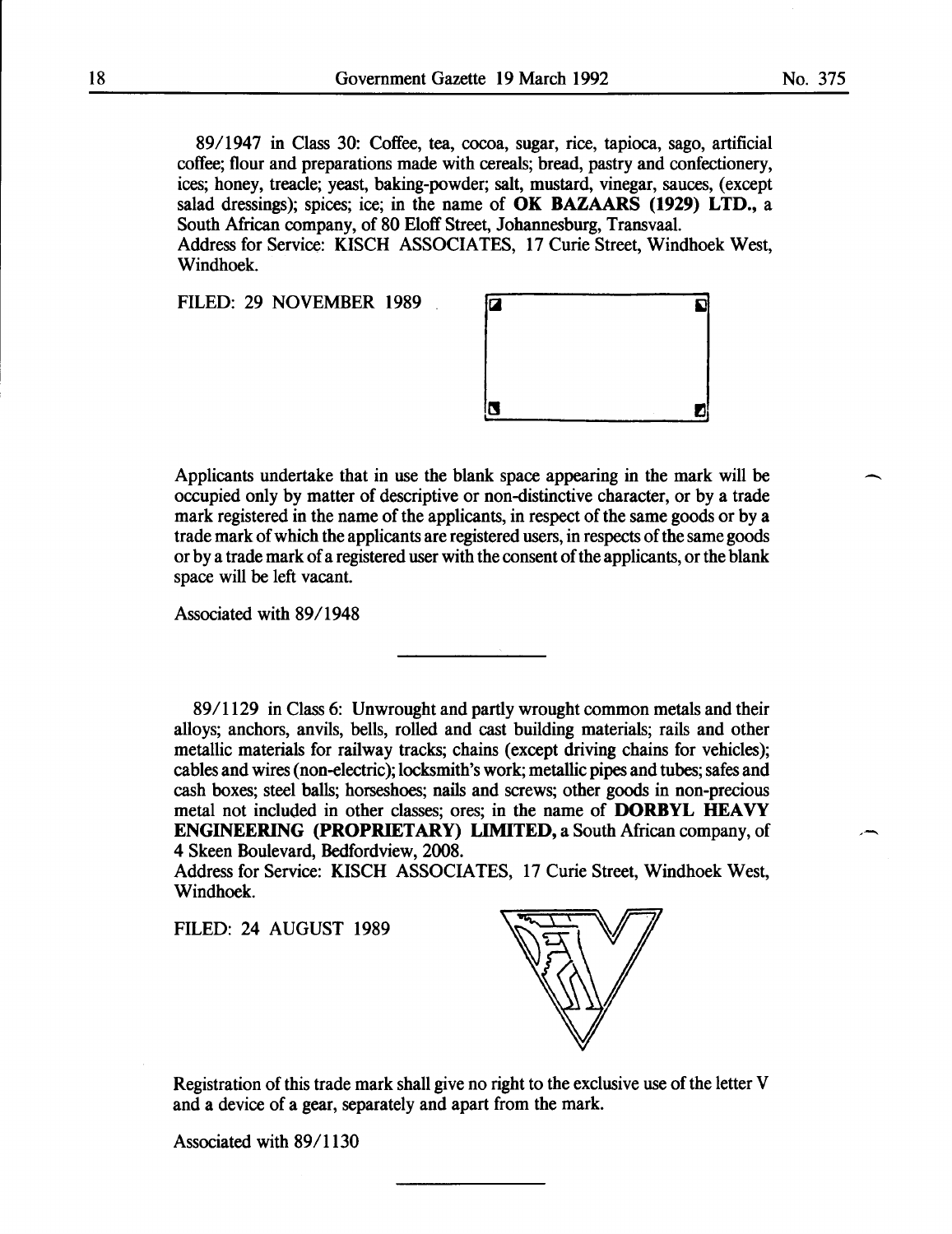I

-

-

89/1130 in Class 7: Machines and machine tools; motors (except for vehicles); machine couplings and belting (except for vehicles); large size agricultural implements; in the name of DORBYL HEAVY ENGINEER-ING (PROPRIETARY) LIMITED, a South African company, of 4 Skeen Boulevard, Bedfordview, 2008.

Address for Service: KISCH ASSOCIATES, 17 Curie Street, Windhoek West, Windhoek.

FILED: 24 AUGUST 1989



Registration of this trade mark shall give no right to the exclusive use of the letter V and a device of a gear, separately and apart from the mark.

Associated with 89/1131

89/1131 in Class 8: Hand tools and instruments; in the name of DORBYL HEAVY ENGINEERING (PROPRIETARY) LIMITED, a South African company, of 4 Skeen Boulevard, Bedfordview, 2008. Address for Service: KISCH ASSOCIATES, 17 Curie Street, Windhoek West, Windhoek.

FILED: 24 AUGUST 1989



Registration of this trade mark shall give no right to the exclusive use of the letter V and a device of a gear, separately and apart from the mark.

Associated with 89/1132

89/1132 in Class 11: Installations for lighting, heating, steam generating, refrigerating, drying and water sypply; in the name of DORBYL HEAVY ENGINEERING (PROPRIETARY) LIMITED, a South African company, of 4 Skeen Boulevard, Bedfordview, 2008.

Address for Service: KISCH ASSOCIATES, 17 Curie Street, Windhoek West, Windhoek.

FILED: 24 AUGUST 1989



Registration of this trade mark shall give no right to the exclusive use of the letter V and a device of a gear, separately and apart from the mark.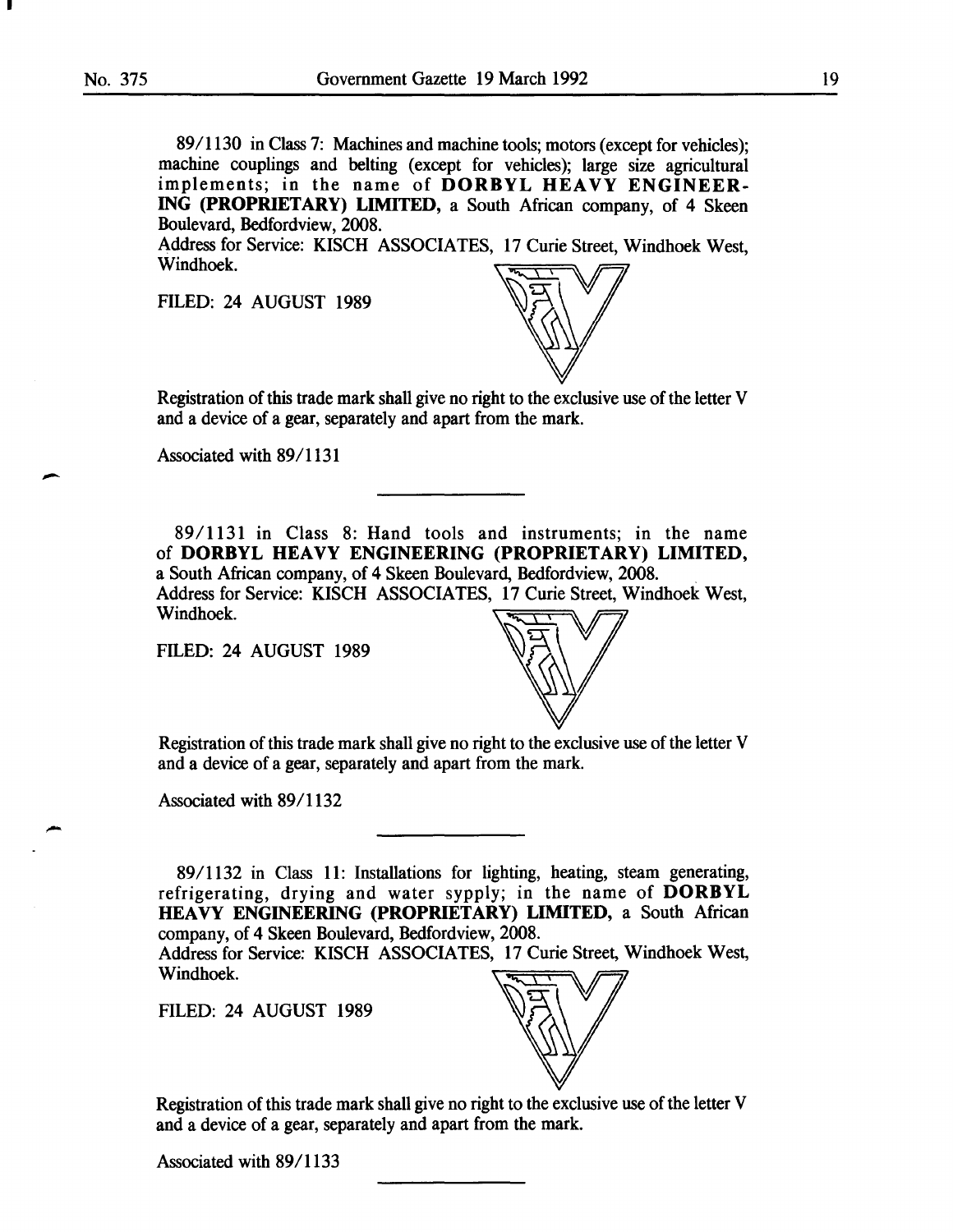Address for Service: KISCH ASSOCIATES, 17 Curie Street, Windhoek West, Windhoek.

FILED: 24 AUGUST 1989



Registration of this trade mark shall give no right to the exclusive use of the letter V and a device of a gear, separately and apart from the mark.

Associated with 89/1129

89/1655 in Class 22; Ropes, string, nets, tents, awnings, tarpaulins, sails, sacks, padding and stuffing materials (hairs, kapok, feathers, seaweed, etc.) raw fibrous textile materials; in the name of BERTRAND HOLDINGS SOUTH AFRICA (PROPRIETARY) LIMITED, a South African Company, of Yarntex, Fort Jackson Industrial Sites, Site 25, Ciskei.

Address for Service: KISCH ASSOCIATES, 17 Curie Street, Windhoek West, Windhoek.

FILED: 25 OCTOBER 1989

Section  $24(1)(b)$ 

Associated with 89/1656

filati •bertrand

8911656 in Class 23: Yarns, threads; in the name of BERTRAND HOLD-INGS SOUTH AFRICA (PROPRIETARY) LIMITED, a South African Company, of Yarntex, Fort Jackson Industrial Sites, Site 25, Ciskei. Address for Service: KISCH ASSOCIATES, 17 Curie Street, Windhoek West, Windhoek.

FILED: 25 OCTOBER 1989

Section  $24(1)(b)$ 

Associated with 89/1657



 $\overline{\phantom{a}}$ 

--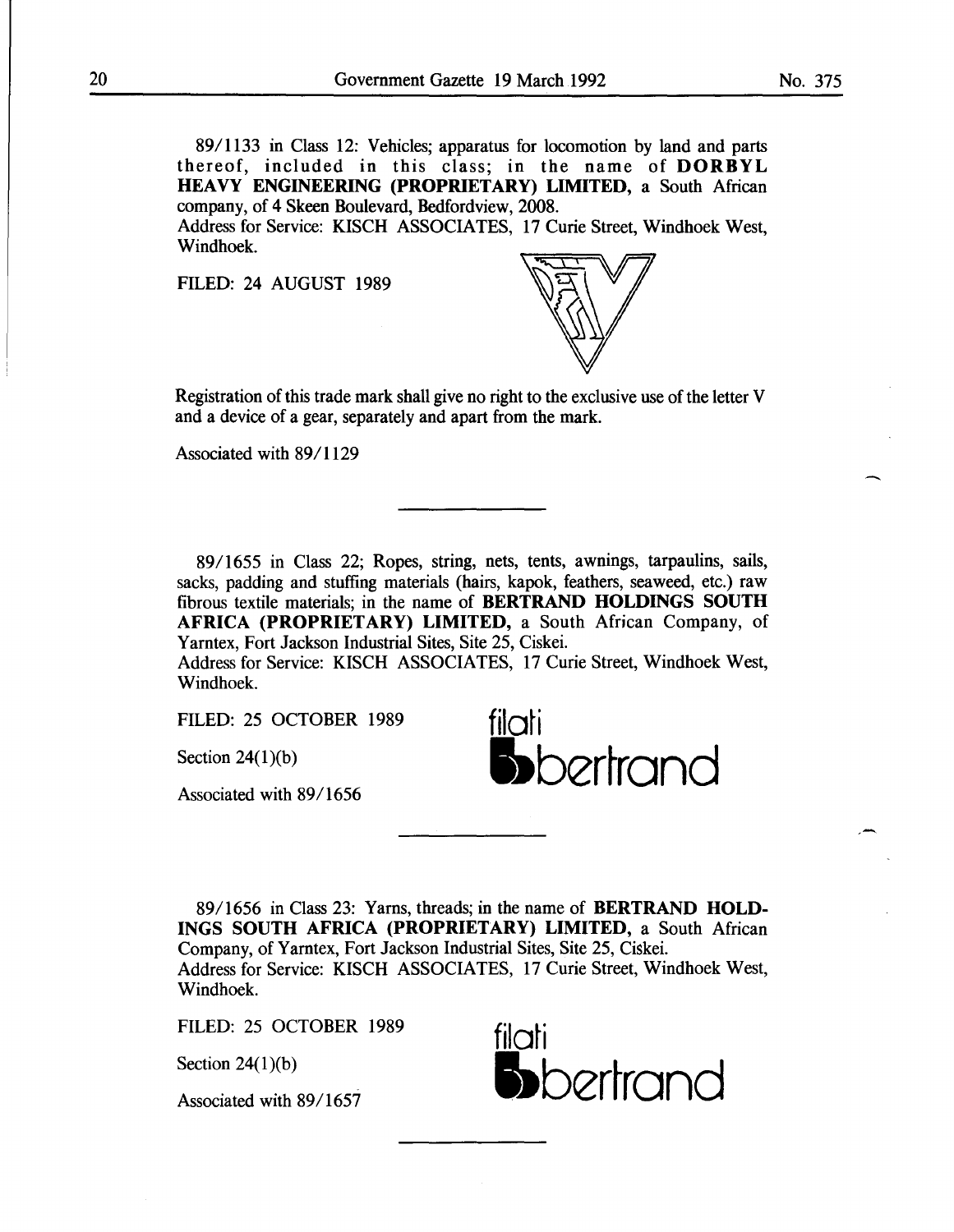89/0824 in Class 25: Articles of clothing including footwear; in the name of SALT OF THE EARTH CREATIONS (PROPRIETARY) LIMITED, of 27 Leopold Street, Durban.

Address for Service: MACROBERT DE VILLIERS & HITGE INC./ 501 United Building, 263 Andries Street, Pretoria.

FILED: 8 JUNE 1989

# GAP KIDS

Registration of this mark shall give no right to the exclusive use of the word "KIDS" separately and apart from the mark.

Associated with 89/0823

89/0863 in Class 25: Articles of clothing including footwear; in the name of SALT OF THE EARTH CREATIONS (PROPRIETARY) LIMITED, of 27 Leopold Street, Durban.

Address for Service: MACROBERT DE VILLIERS & HITGE INC./ 501 United Building, 263 Andries Street, Pretoria.

FILED: 20 JUNE 1989

THE GAP

Associated with 89/0824

89/0823 in Class 42: Retail, wholesale, merchandising and distribution services concerned with or relating to all consumer products; including clothes and footwear; in the name of SALT OF THE EARTH CREATIONS (PROPRIETARY) LIMITED, of 27 Leopold Street, Durban.

Address for Service: MACROBERT DE VILLIERS & HITGE INC./ 501 United Building, 263 Andries Street, Pretoria.

FILED: 8 JUNE 1989

#### GAP STORES

Registration of this trade mark shall give no right to the exclusive use of the word "STORE" separately and apart from the mark.